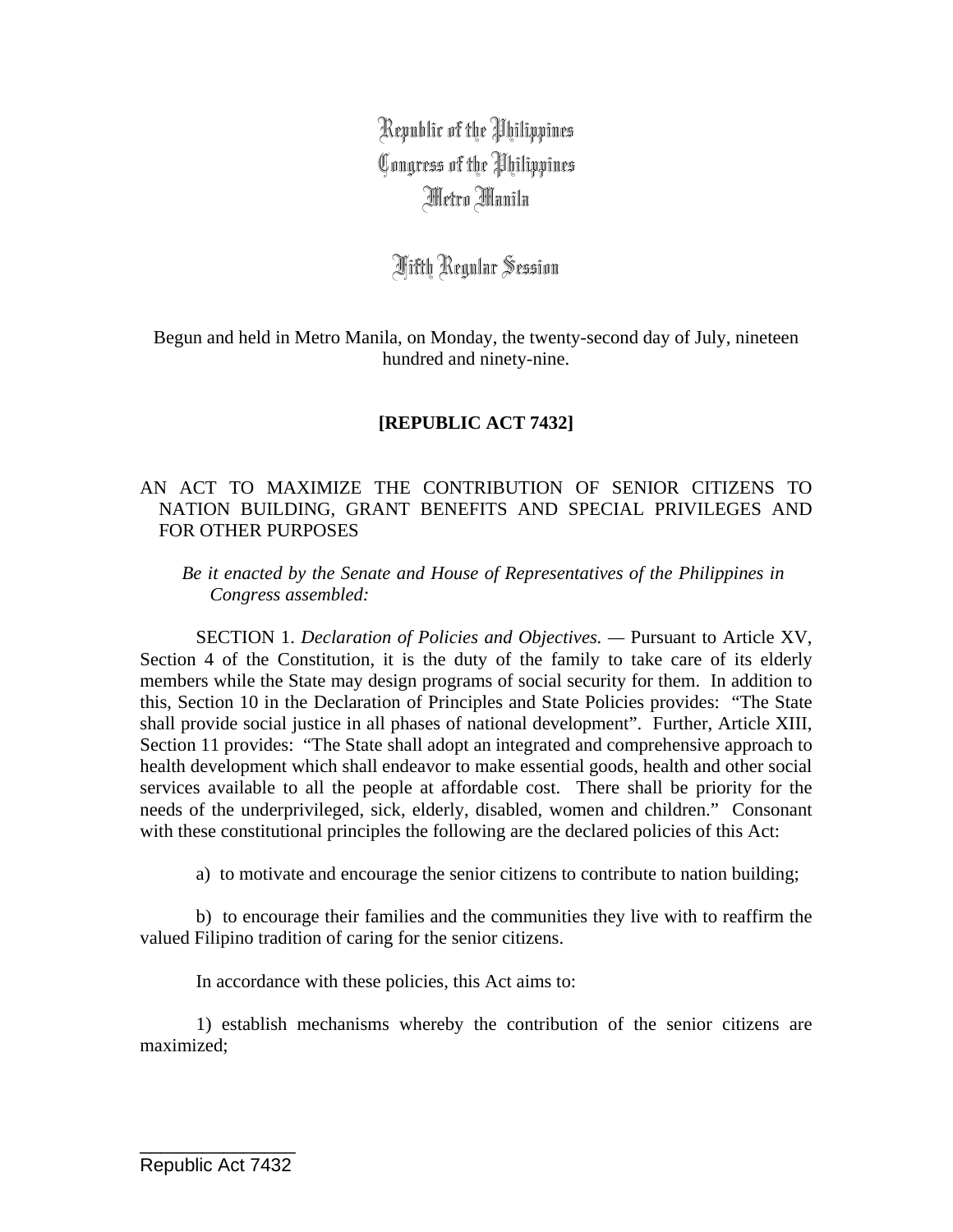2) adopt measures whereby our senior citizens are assisted and appreciated by the community as a whole;

3) establish a program beneficial to the senior citizens, their families and the rest of the community that they serve.

SEC. 2. *Definition of Terms. —* As used in this Act, the term "senior citizen" shall mean any resident citizen of the Philippines at least sixty (60) years old, including those who have retired from both government offices and private enterprises, and has an income of not more than Sixty thousand pesos (P60,000.00) per annum subject to review by the National Economic and Development Authority (NEDA) every three (3) years.

The term "benefactor" shall mean any person whether related to the senior citizens or not who takes care of him/her as a dependent.

The term "head of the family" shall mean any person so defined in the National Internal Revenue Code.

SEC. 3. *Contribution to the Community.* — Any qualified senior citizen as determined by the Office for Senior Citizen Affairs (OSCA) may render his/her services to the community which shall consist of, but not limited to, any of the following:

a) tutorial and/or consultancy services;

b) actual teaching and demonstration of hobbies and income generating skills;

c) lectures on specialized fields like agriculture, health, environmental protection and the like;

d) the transfer of new skills acquired by virtue of their training mentioned in Section 4, paragraph d);

e) undertaking other appropriate services as determined by the Office for Senior Citizens Affairs (OSCA) such as school traffic guide, tourist aid, pre-school assistant, etc.

In consideration of the services rendered by the qualified elderly, the Office for Senior Citizens Affairs (OSCA) may award or grant benefits or privileges to the elderly, in addition to the other privileges provided for under Section 4 hereof.

SEC. 4. *Privileges for the Senior Citizens.* — The senior citizens shall be entitled to the following:

a) the grant of twenty percent (20%) discount from all establishments relative to utilization of transportation services, hotels and similar lodging establishment, restaurants and recreation centers and purchase of medicine anywhere in the country: *Provided,* That private establishments may claim the cost as tax credit;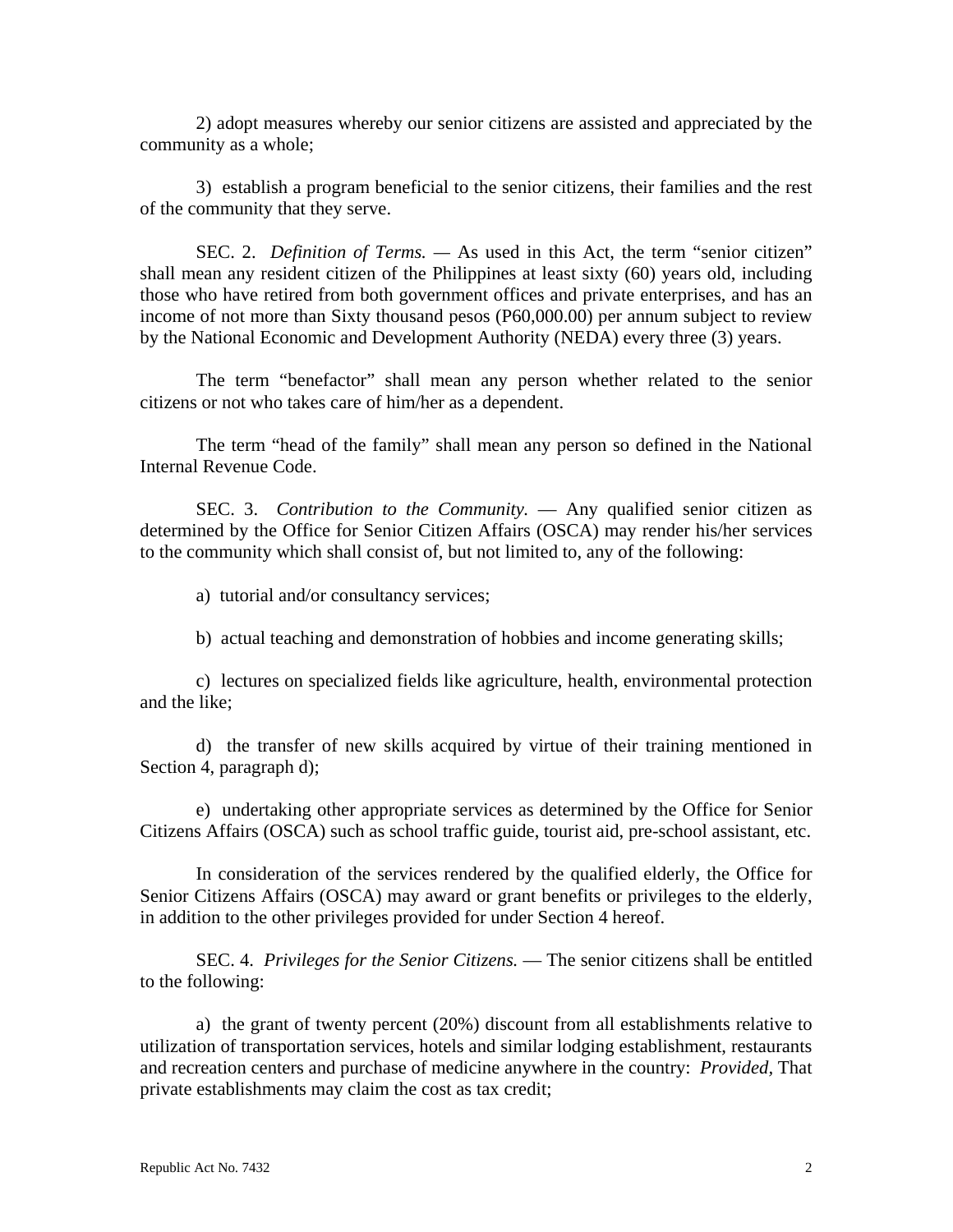b) a minimum of twenty percent (20%) discount on admission fees charged by theaters, cinema houses and concert halls, circuses, carnivals and other similar places of culture, leisure, and amusement;

c) exemption from the payment of individual income taxes: *Provided,* That their annual taxable incomes does not exceed the poverty level as determined by the National Economic and Development Authority (NEDA) for that year;

d) exemption from training fees for socioeconomic programs undertaken by the OSCA as part of its work;

e) free medical and dental services in government establishment anywhere in the country, subject to guidelines to be issued by the Department of Health, the Government Service Insurance System and the Social Security System;

f) to the extent practicable and feasible, the continuance of the same benefits and privileges given by the Government Service Insurance System (GSIS), Social Security System (SSS) and PAG-IBIG, as the case may be, as are enjoyed by those in actual service.

SEC. 5. *Government Assistance. —* The Government shall provide the following assistance to those caring for and living with the senior citizen:

a) The senior citizen shall be treated as dependents provided for in the National Internal Revenue Code and as such, individual taxpayers caring for them, be they relatives or not shall be accorded the privileges granted by the Code insofar as having dependents are concerned.

b) Individuals or non-governmental institutions establishing homes, residential communities or retirement villages solely for the senior citizens shall be accorded the following:

1) realty tax holiday for the first five (5) years starting from the first year of operation;

2) priority in the building and/or maintenance of provincial or municipal roads leading to the aforesaid home, residential community or retirement village.

SEC. 6. *Retirement Benefits. —* To the extent practicable and feasible, retirement benefits from both the Government and the private sectors shall be upgraded to be at par with the current scale enjoyed by those in actual service.

SEC. 7. *The Office for Senior Citizens Affairs (OSCA).* — There shall be established in the Office of the Mayor an OSCA to be headed by a Councilor who shall be designated by the *Sangguniang Bayan* and assisted by the Community Development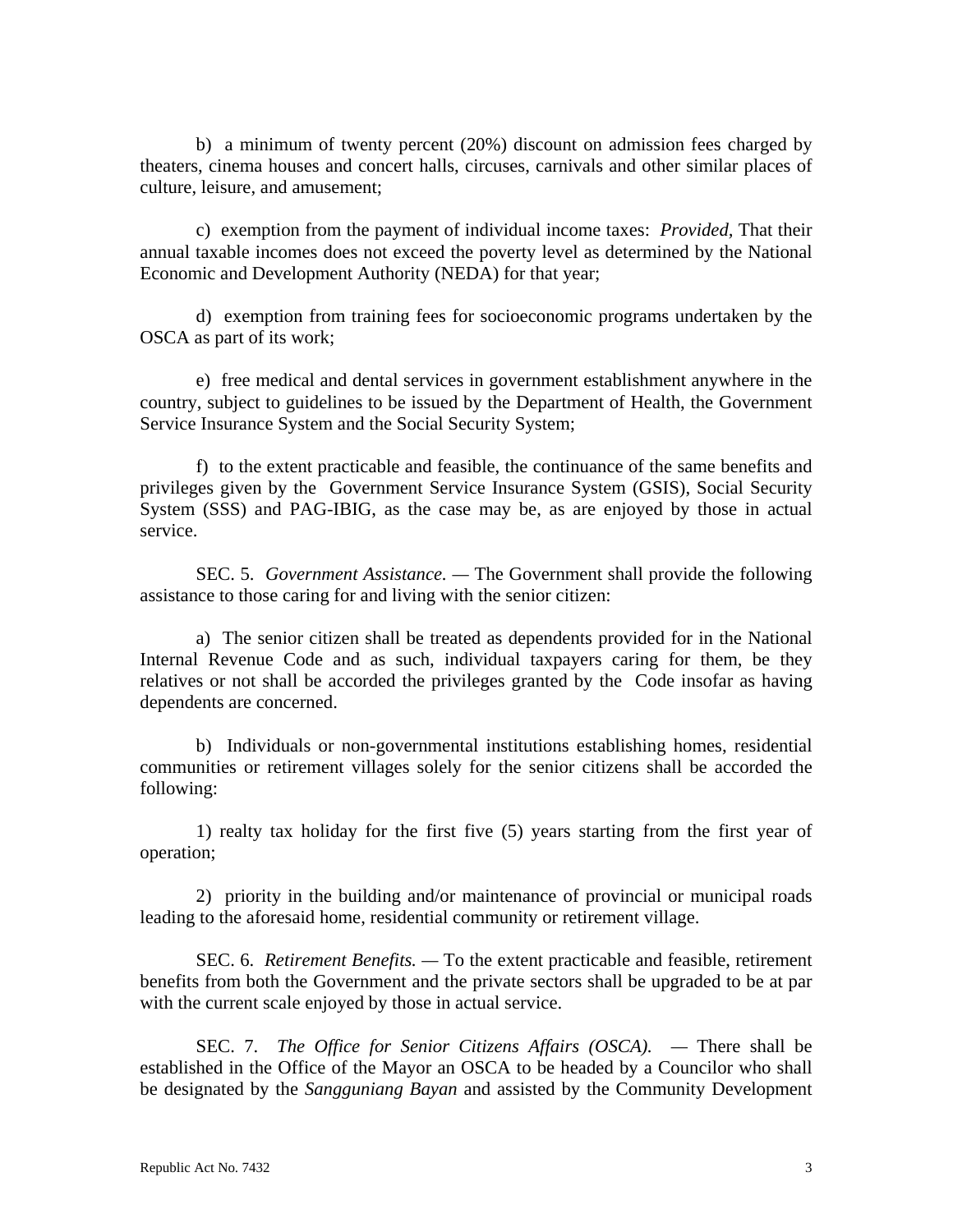Officer in coordination with the Department of Social Welfare and Development. The functions of this office are:

a) to plan, implement and monitor yearly work programs in pursuance of the objectives of this Act;

b) to draw up a list of available and required services which can be provided by the senior citizens;

c) to maintain and regularly update on a quarterly basis the list of senior citizens and to issue nationally uniform individual identification cards which shall be valid anywhere in the country;

d) to service as a general information and liaison center to serve the needs of the senior citizens.

SEC. 8. *Municipal Responsibility. —* It shall be the responsibility of the municipality through the mayor to ensure that the provisions of this Act are implemented to its fullest.

SEC. 9. *Penalties. —* Violation of any provision of this Act for which no penalty is specifically provided under any other law, shall be punished by imprisonment not exceeding one (1) month or a fine not exceeding One thousand pesos (P1,000.00) or both.

SEC. 10. *Implementing Rules and Regulations.* — The Secretary of Social Welfare and Development, jointly with the Department of Finance, the Department of Tourism, the Department of Health, the Department of Transportation and Communications and the Department of Interior and Local Government shall issue the necessary rules and regulations to carry out the objectives of this Act.

SEC. 11. *Appropriation. —* The necessary appropriation for the operation and maintenance of the OSCA shall be appropriated and approved by the local government units concerned. The National Government shall appropriate such amount as may be necessary to carry out the objectives of this Act.

SEC. 12. *Repealing Clause.* — All provisions of laws, orders, decrees, including rules and regulations inconsistent herewith are hereby repealed and/or modified accordingly.

SEC. 13. *Separability Clause. —* If any part or provision of this Act shall be held to be unconstitutional or invalid, other provisions hereof which are not affected thereby shall continue to be in full force and effect.

SEC. 14. *Effectivity. —* This Act shall take effect fifteen (15) days following its publication in one (1) national newspaper of general circulation.